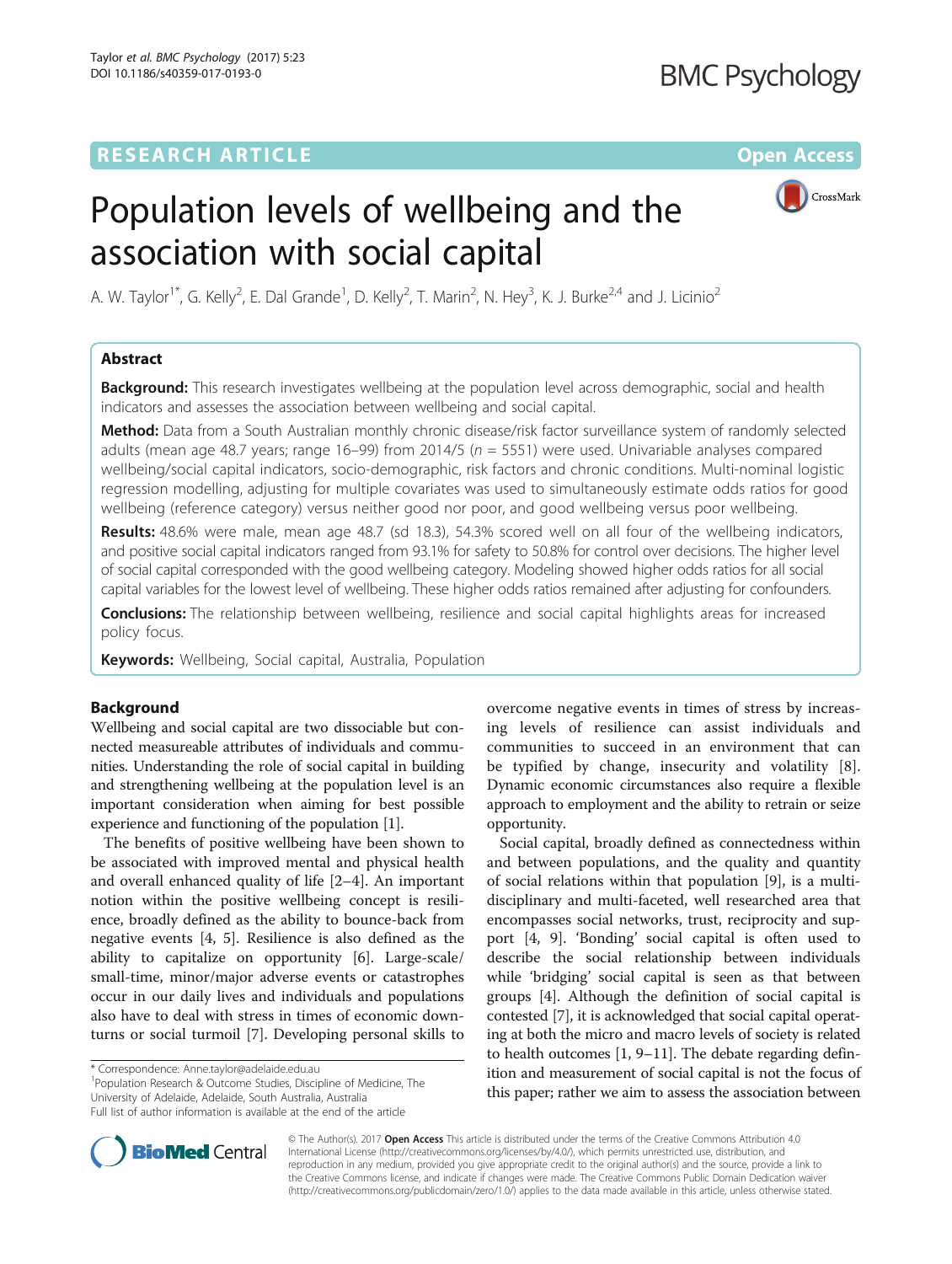social capital and wellbeing and resilience to provide additional explanatory factors [[12](#page-7-0)].

While many governments have incorporated goals and targets into their portfolios often these are dominated by economic and demographic metrics. South Australia has embraced a state-wide approach to building, embedding and researching wellbeing and resilience. This strategy aims to increase the state's population level of positive wellbeing with an overall aim of assisting the society to thrive by measuring and building its level of resilience. As such, initiatives within schools, workplaces and communities have been introduced. Questions to assess the level of the wellbeing of the population have been incorporated into the South Australian government's monthly risk factor and chronic disease surveillance system [[13](#page-7-0)] so that the subjective wellbeing at population and subpopulation level, can be monitored over time. As argued by others, measuring and assessing wellbeing is crucial for assessing the effectiveness of health promotion and population health wellness-orientated endeavours and initiatives [[14, 15\]](#page-7-0).

Research has shown that social capital is an important aspect of resilience following major disasters or large scale crisis [[7\]](#page-7-0). Exploring the relationship between social capital, wellbeing and resilience in a community without a natural disaster or large scale acute event, provides policy makers and decision makers evidence, and an additional tool, to effect change to assist in the development of policy interventions to increase general wellbeing in the community [[16](#page-7-0)].

Our aim therefore is to detail the levels of wellbeing at the population level in South Australia by a range of demographic, social, economic and health indicators and to assess the association between wellbeing and measures of social capital using models with the data adjusted for known confounders.

### Methods

The data for these analyses were obtained from the South Australian Monitoring and Surveillance System (SAMSS), a monthly chronic disease and risk factor surveillance system of randomly selected persons, established in July 2002 [[17](#page-8-0)]. All households in SA with a telephone number listed in the Electronic White Pages (EWP) are eligible for selection in the sample. A letter introducing SAMSS is sent to the household of each selected telephone number. Within each household the person who had a birthday last is selected for interview. There is no replacement for non-contactable persons. Data are collected by a contracted agency using Computer Assisted Telephone Interviewing (CATI) and interviews are conducted in English. Informed consent was obtained before the start of the interview. Detailed SAMSS methodology has been published elsewhere [\[13,](#page-7-0) [17](#page-8-0)].

Although SAMSS data have been collected since July 2002, questions on wellbeing were included from January 2014. Analysis was limited to participants aged 18 years and over  $(n = 5551)$ . The monthly response rate (RR1) of SAMSS for this period ranged from 54.0 to 61.5 (mean = 56.9) [[18\]](#page-8-0).

Demographic covariate variables included in the analyses were sex, age, area of residence (metropolitan, rural, remote), country of birth, marital status, highest educational attainment and household money situation. Co-morbidity conditions included self-reported, medically confirmed diabetes, current asthma, cardio-vascular disease (heart attack, angina, heart disease and/or stroke), arthritis and osteoporosis. Self-reported health risk factor data included physical activity (derived on the amount of walking and moderate and vigorous activity in a 1 week period) [[19](#page-8-0)], body mass index (BMI) which was derived from self-reported weight and height and recoded into four categories (underweight, normal weight, overweight and obese) [\[20](#page-8-0)], current smoking status, alcohol risk (derived from the number of alcoholic drinks per day and the number of times per week alcohol was consumed) [[21](#page-8-0)], and inadequate daily consumption of vegetables and fruit (sufficient vegetables  $= 2+$  per day; sufficient fruit =  $1+$  per day) [\[22](#page-8-0)].

The four wellbeing questions were sourced from the UK Office for National Statistics [[23](#page-8-0)] and were 1) Life satisfaction (Overall, how satisfied are you with your life nowadays?); 2) Worthwhile (Overall, to what extent do you feel the things you do in your life are worthwhile?); 3) Happy yesterday (Overall, how happy did you feel yesterday?); and 4) Anxious yesterday (Overall, how anxious did you feel yesterday?). Each was scored on a scale of 0 to 10 where 0 meant "not at all" and 10 meant "completely". To score well on all four measures (indicating good wellbeing) respondents had to, for Life satisfaction, Worthwhile, and Happy yesterday, score 8 to 10 and for Anxious yesterday score 0 to 2 [\[23](#page-8-0), [24](#page-8-0)].

Four questions were asked as surrogate measures of social capital. They were 'overall, do you feel that your neighbourhood is a safe place' (yes, no); 'do you think that in this neighbourhood people generally trust one another' (yes, no); 'do you feel safe in your home' (all of the time, most of the time, some of the time, none of the time) and 'I have control over the decisions that affect my life' (strongly agree, agree, neutral/don't know, disagree, strongly disagree).

SAMSS data were weighted each month by age, sex, area and probability of selection in the household to estimated resident population data of the most recent Australian Bureau of Statistics Census or estimated residential population data, so that the results were representative of the South Australian population. Probability of selection in the household was calculated on the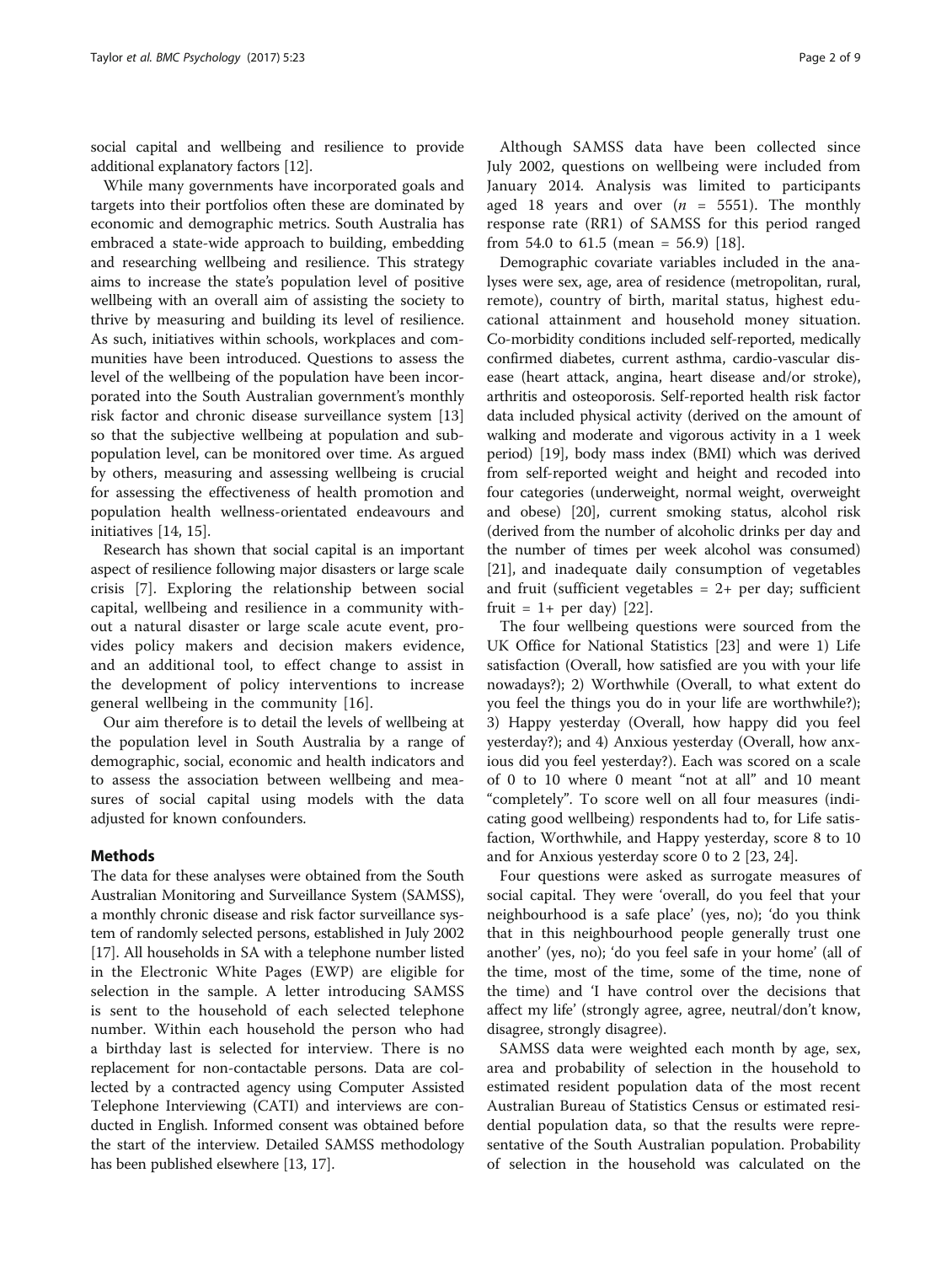Table 1 Prevalence of four individual wellbeing indicators and social capital indicators, aged 18 years and over by year, 2014–15

|                                                                                | n    | % (95% CI)        |
|--------------------------------------------------------------------------------|------|-------------------|
| INDIVIDUAL WELLBEING INDICATORS                                                |      |                   |
| Life satisfaction                                                              |      |                   |
| Very low (0-4)                                                                 | 173  | $3.1(2.7-3.6)$    |
| Low $(5-6)$                                                                    | 515  | $9.3(8.5-10.1)$   |
| Medium (7-8)                                                                   | 2633 | 47.4 (46.1–48.8)  |
| High (9–10)                                                                    | 2186 | 39.4 (38.1–40.7)  |
| Don't know, refused                                                            | 43   | $0.8(0.6-1.0)$    |
| Worthwhile                                                                     |      |                   |
| Very low (0-4)                                                                 | 108  | $1.9(1.6-2.3)$    |
| Low $(5-6)$                                                                    | 430  | $7.7(7.1-8.5)$    |
| Medium (7-8)                                                                   | 2374 | 42.8 (41.5–44.1)  |
| High (9–10)                                                                    | 2563 | 46.2 (44.9–47.5)  |
| Don't know, refused                                                            | 75   | $1.3(1.1-1.7)$    |
| Happy yesterday                                                                |      |                   |
| Very low (0-4)                                                                 | 256  | $4.6(4.1-5.2)$    |
| Low $(5-6)$                                                                    | 469  | $8.5(7.8-9.2)$    |
| Medium (7-8)                                                                   | 2021 | 36.4 (35.2–37.7)  |
| High (9–10)                                                                    | 2772 | 49.9 (48.6–51.2)  |
| Don't know, refused                                                            | 32   | $0.6(0.4-0.8)$    |
| Anxious yesterday                                                              |      |                   |
| Very high (6–10)                                                               | 484  | $8.7(8.0-9.5)$    |
| High $(4-5)$                                                                   | 422  | $7.6(6.9 - 8.3)$  |
| Medium (2-3)                                                                   | 694  | $12.5(11.7-13.4)$ |
| Low $(0-1)$                                                                    | 3917 | 70.6 (69.3–71.7)  |
| Don't know, refused                                                            | 34   | $0.6(0.4-0.9)$    |
| Total                                                                          | 5551 | 100.0             |
| Overall Wellbeing (composite score)                                            |      |                   |
| Scoring well on all four measures                                              | 2968 | 54.3 (53.0–55.6)  |
| Scoring neither well nor badly                                                 | 1764 | 32.3 (31.0–33.5)  |
| Scoring badly on at least one measure                                          | 733  | 13.4 (12.5–14.3)  |
| Total                                                                          | 5464 | 100.0             |
| SOCIAL CAPITAL INDICATORS                                                      |      |                   |
| Overall, do you feel that your neighbourhood is a safe place?                  |      |                   |
| Yes                                                                            | 5167 | 93.1 (92.0-94.1)  |
| No, don't know                                                                 | 383  | $6.9(5.9 - 8.0)$  |
| Do you think that in this neighbourhood people generally trust one<br>another? |      |                   |
| Yes                                                                            | 4379 | 78.9 (77.2–80.5)  |
| No, don't know                                                                 | 1172 | 21.1 (19.5–22.8)  |
| Do you feel safe in your home?                                                 |      |                   |
| All of the time                                                                | 4252 | 76.6 (74.9–78.2)  |
| Most, some or none of the time                                                 | 1299 | 23.4 (21.8–25.1)  |

Table 1 Prevalence of four individual wellbeing indicators and social capital indicators, aged 18 years and over by year, 2014–15 (Continued)

| Do you agree or disagree with the following statement. I have control<br>over decisions that affect my life |      |                  |  |  |  |  |  |
|-------------------------------------------------------------------------------------------------------------|------|------------------|--|--|--|--|--|
| Strongly agree, agree                                                                                       | 5239 | 94.4 (93.4-95.2) |  |  |  |  |  |
| Neutral, don't know                                                                                         | 105  | $1.9(1.5-2.5)$   |  |  |  |  |  |
| Disagree, strongly disagree                                                                                 | 206  | $3.7(3.0-4.6)$   |  |  |  |  |  |
| Total                                                                                                       | 5551 | 100.0            |  |  |  |  |  |

number of eligible people in the household and the number of listings in the EWP. The weights reflect unequal sample inclusion probabilities and compensate for differential non-response.

Analyses were conducted using SPSS Version 20 and Stata Version 13. Initial analyses included frequencies for the four individual and overall wellbeing (good, neither good nor poor, and poor) and social capital indicators. Univariable analyses using chi-square tests compared the overall wellbeing and the four social capital indicators, socio-demographic, risk factors and chronic conditions. Factors associated with neither good nor poor and low levels of wellbeing including risk factors, socio-economic and socio-demographic variables and concepts of social capital were assessed using multi-nominal logistic regression modelling using all three levels of wellbeing with good wellbeing as the reference category adjusting for multiple covariates. Multi-nominal logistic regression was used to simultaneously estimate odds ratios for two different comparisons: good wellbeing (reference category) versus neither good nor poor, and good wellbeing versus poor wellbeing. Model 1 adjusted for age and sex, and model 2 adjusted for age, sex, country of birth, area of residence, educational attainment, marital status, money situation and the number of adults in the household. The unadjusted model is also presented.

#### Results

Of the total sample 48.6% were male. Mean age was 48.7 (standard deviation 18.3) years (median 48 years). Table 1 highlights the distribution of the four individual wellbeing questions, a summary of the proportion scoring well or badly or neither on all measures, and a distribution of the six social capital related variables. In total, 54.3% of the South Australian adult population scored well on all four of the wellbeing indicators, while the range of positive responses to the social capital indicators ranged from 93.1% for safety to 50.8% for control over decisions.

The univariable distribution of the social capital indicators across the levels of wellbeing is highlighted in Table [2](#page-3-0). In all instances the higher level of social capital corresponded with the good wellbeing category.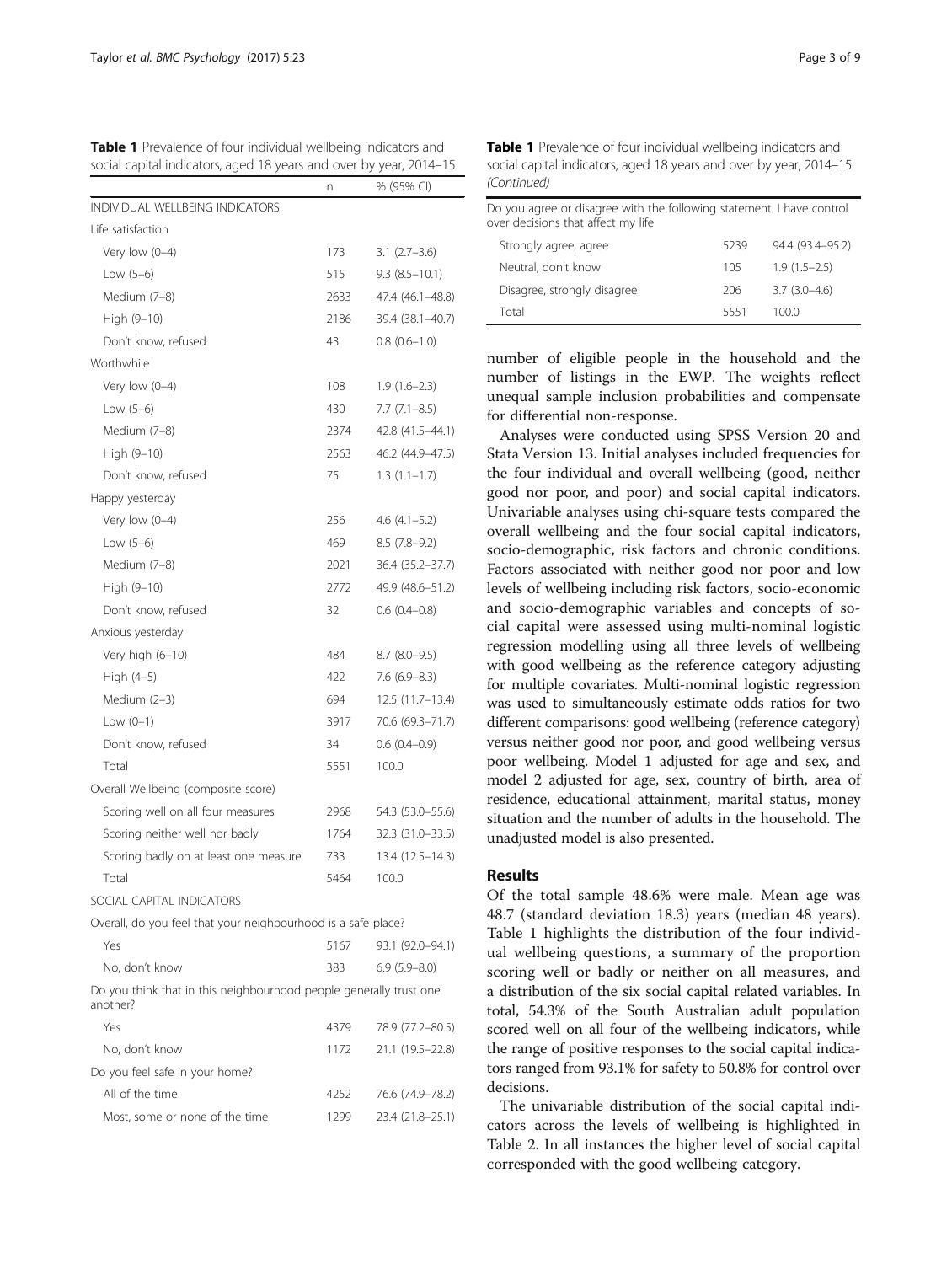<span id="page-3-0"></span>Table 2 Univariable analyses of overall wellbeing by social capital indicators

|                                                     | Total |                 | Good wellbeing      |      | Scoring neither well or badly | Poor wellbeing | $P$ value           |         |
|-----------------------------------------------------|-------|-----------------|---------------------|------|-------------------------------|----------------|---------------------|---------|
|                                                     | N     | % (95% CI)<br>n |                     | n.   | % (95% CI)                    | n.             | % (95% CI)          |         |
| Feel that your neighbourhood is a<br>safe place     |       |                 |                     |      |                               |                |                     |         |
| Yes                                                 | 5087  | 2849            | 56.0 (54.0-58.0)    | 1597 | 31.4 (29.5 - 33.3)            | 642            | $12.6(11.2 - 14.2)$ | < 0.001 |
| No, don't know, not sure                            | 377   | 119             | 31.5 (25.0-38.8)    | 167  | 44.3 (36.5-52.4)              | 91             | 24.2 (18.2-31.4)    |         |
| Neighbourhood people generally<br>trust one another |       |                 |                     |      |                               |                |                     |         |
| Yes                                                 | 4333  | 2499            | 57.7 (55.5–59.8)    | 1332 | 30.7 (28.8-32.8)              | 502            | $11.6(10.2 - 13.2)$ | < 0.001 |
| No, don't know, not sure                            | 1131  | 469             | 41.5 (37.2-45.8)    | 431  | 38.1 (33.9-42.6)              | 231            | 20.4 (16.5 - 25.0)  |         |
| Feel safe in your home                              |       |                 |                     |      |                               |                |                     |         |
| All of the time                                     | 4185  | 2465            | 58.9 (56.6-61.1)    | 1234 | 29.5 (27.5 - 31.5)            | 487            | $11.6(10.1-13.4)$   | < 0.001 |
| Most, some or none of the time                      | 1278  | 503             | 39.3 (35.5-43.4)    | 530  | 41.5 (37.4-45.6)              | 246            | 19.2 (16.1-22.8)    |         |
| Control over decisions affect life                  |       |                 |                     |      |                               |                |                     |         |
| Agree                                               | 5172  | 2902            | $56.1(54.1 - 58.1)$ | 1650 | 31.9 (30.0-33.8)              | 620            | $12.0(10.6 - 13.5)$ | < 0.001 |
| Neutral                                             | 98    | 30              | 31.2 (19.8-45.4)    | 40   | 40.7 (28.2-54.6)              | 27             | 28.1 (17.6-41.7)    |         |
| Disagree                                            | 194   | 35              | 17.8 (11.5-26.6)    | 74   | 38.1 (28.8-48.4)              | 86             | 44.1 (33.7-55.0)    |         |
| OVERALL                                             | 5464  | 2968            | 54.3 (52.3 - 56.3)  | 1764 | 32.3 (30.5-34.2)              | 733            | 13.4 (12.0-15.0)    |         |

Table [3](#page-4-0) highlights the relationship between relevant covariates and the three levels of wellbeing with all sociodemographic associations having a  $p$  value of <0.05 except country of birth and education level. Females, older persons and those who could save had higher estimates of good wellbeing. Higher levels of poor wellbeing were seen for younger respondents, those living in the metropolitan area, the never married and those unable to save.

Table [4](#page-5-0) highlights the relationship between chronic conditions, risk factors and wellbeing. All risk factors had a relationship except BMI. In terms of chronic conditions the only relationship was between current asthma and wellbeing.

Table [5](#page-6-0) highlights the results of the multi-nominal modelling with higher odds ratios shown for all four social capital variables for the lowest level of wellbeing. These higher odds ratios remained even after adjusting for eight known confounders. The most marked increase in odds ratios were for the social capital variable assessing control over decisions that affect life. Those who do not have control were over 10 times more likely to have poor wellbeing.

## **Discussion**

This analysis has detailed the distribution of wellbeing in the South Australian adult population with high levels reported for females, older persons, those living in rural areas, married and those able to save. Social capital was associated with the three levels of wellbeing with, in all cases, worse measures of social capital indicating lower levels of wellbeing. When multi-nominal level logistic regression modelling were undertaken on the four social capital variables, in each instance the unadjusted, adjusted by age and sex, and the fully adjusted models, resulted in much higher odds ratios indicating that the relationship between low levels of social capital are associated with low levels of wellbeing in the South Australian community.

The current government of South Australia aims to become the first government in the world to systematically measure and build wellbeing across different cohorts and lifespans of the society to reduce the number of people experiencing catastrophic mental illness and to improve the resilience of the population. The analysis presented here goes some way in providing avenues for improved targeting at the broad population level.

If the aim of positive psychology is to 'foster the factors that allow individuals, communities and societies to flourish' [\[25](#page-8-0)], based on the results of this research, the incorporation of social capital as an important factor in the endeavour to increase wellbeing, is warranted. While previous interventions based on social capital have shown positive effects on wellbeing in selected groups [[2,](#page-7-0) [26](#page-8-0), [27](#page-8-0)], positive psychology research has not yet fully incorporated social capital as an important influence in understanding how individuals and communities cope in times of stress with social capital an 'underutilized resource' in determining and increasing resilience [\[7](#page-7-0), [16](#page-7-0)]. It has been shown that social capital is at its strongest when disasters occur or when 'conflict, problems or change' are presented to communities [\[12](#page-7-0)]. Although much research focuses on physical/environmental disasters our results show that the close relationship between social capital and wellbeing in non-environmental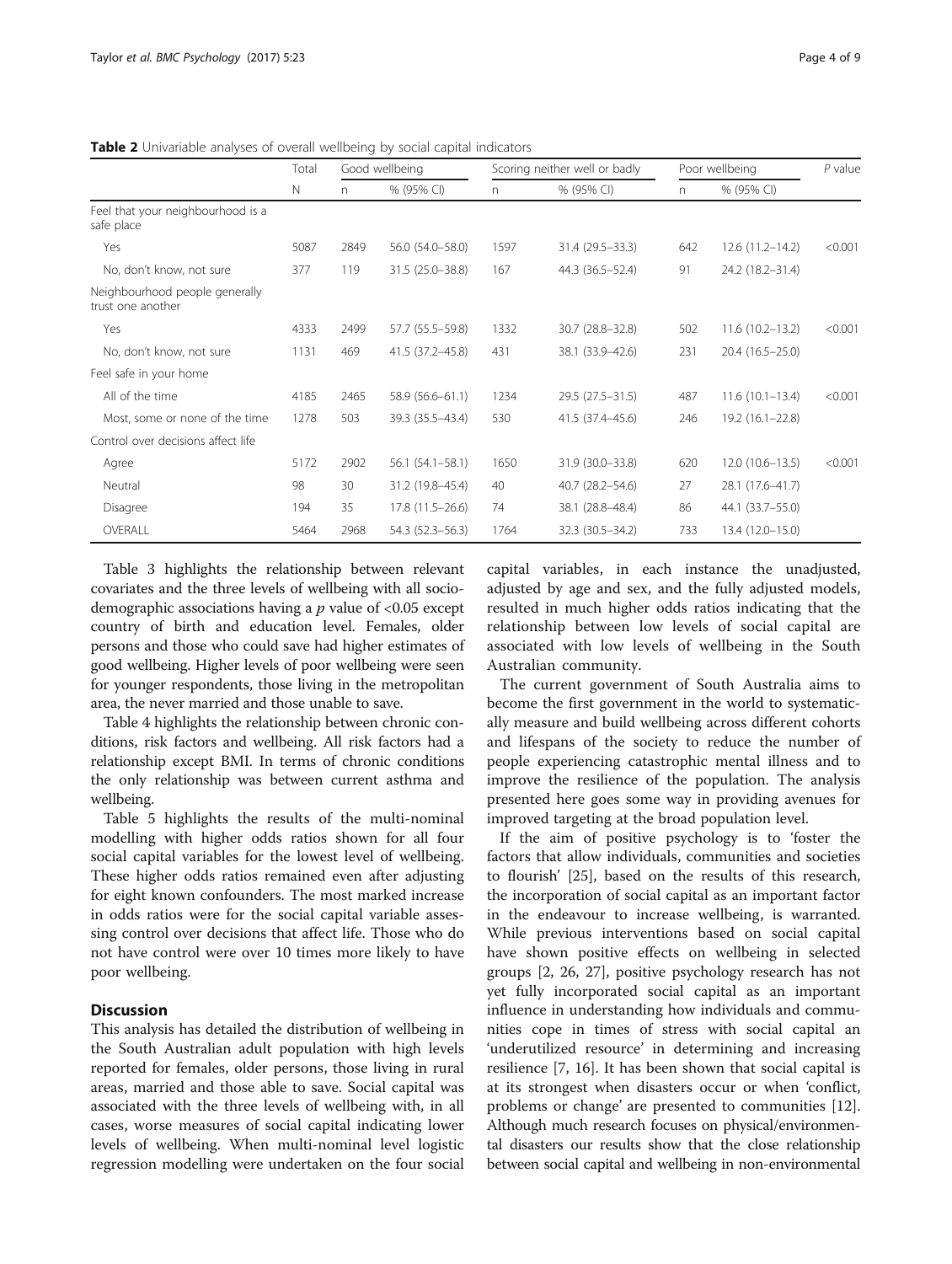<span id="page-4-0"></span>Table 3 Univariable analyses of overall wellbeing and covariates (socio-demographic)

|                                                               | Total | Good wellbeing |                    | Scoring neither<br>well or badly |                    | Poor wellbeing |                     | $P$ value |
|---------------------------------------------------------------|-------|----------------|--------------------|----------------------------------|--------------------|----------------|---------------------|-----------|
|                                                               | n     | n              | % (95% CI)         | n                                | % (95% CI)         | n              | % (95% CI)          |           |
| COVARIATES                                                    |       |                |                    |                                  |                    |                |                     |           |
| Sex                                                           |       |                |                    |                                  |                    |                |                     |           |
| Male                                                          | 2653  | 1357           | 51.2 (48.1-54.2)   | 923                              | 34.8 (31.9-37.8)   | 373            | $14.1(11.7-16.7)$   | 0.014     |
| Female                                                        | 2811  | 1610           | 57.3 (54.8-59.7)   | 841                              | 29.9 (27.7-32.2)   | 360            | 12.8 (11.2-14.6)    |           |
| Age group                                                     |       |                |                    |                                  |                    |                |                     |           |
| $18 - 24$                                                     | 551   | 230            | 41.8 (35.8-48.1)   | 226                              | 40.9 (34.9-47.3)   | 95             | 17.2 (13.2-22.3)    | < 0.001   |
| $25 - 34$                                                     | 910   | 421            | 46.3 (38.8-53.9)   | 296                              | 32.5 (26.1-39.6)   | 193            | 21.2 (15.4-28.5)    |           |
| $35 - 44$                                                     | 972   | 521            | 53.6 (48.4-58.7)   | 332                              | 34.1 (29.4-39.2)   | 119            | $12.3(9.3 - 16.1)$  |           |
| $45 - 54$                                                     | 1005  | 500            | 49.7 (45.4-54.0)   | 365                              | 36.4 (32.2-40.8)   | 140            | 13.9 (11.3-17.0)    |           |
| $55 - 64$                                                     | 897   | 542            | 60.4 (57.6-63.3)   | 257                              | 28.6 (26.1-31.4)   | 98             | 10.9 (9.3-12.8)     |           |
| $65 - 74$                                                     | 595   | 410            | 68.9 (66.3-71.3)   | 135                              | 22.7 (20.5-25.1)   | 50             | $8.4(7.0-9.9)$      |           |
| $75+$                                                         | 535   | 344            | 64.3 (61.4-67.1)   | 153                              | 28.6 (26.0-31.5)   | 38             | $7.1 (5.7 - 8.7)$   |           |
| Area of residence                                             |       |                |                    |                                  |                    |                |                     |           |
| Metropolitan area                                             | 3985  | 2103           | 52.8 (50.3-55.2)   | 1304                             | 32.7 (30.5-35.0)   | 577            | $14.5(12.7-16.5)$   | 0.008     |
| <b>Rural Centres</b>                                          | 1409  | 825            | 58.6 (55.3-61.7)   | 435                              | 30.8 (27.8-34.1)   | 149            | 10.6 (8.9-12.6)     |           |
| Remote Areas                                                  | 70    | 39             | 55.7 (42.7-68.0)   | 25                               | 35.7 (24.4-48.8)   | 6              | $8.6(3.7-18.5)$     |           |
| Marital status                                                |       |                |                    |                                  |                    |                |                     |           |
| Married/De facto                                              | 3593  | 2144           | 59.7 (57.2-62.1)   | 1058                             | 29.4 (27.3-31.7)   | 391            | $10.9(9.3-12.8)$    | < 0.001   |
| Separated/Divorced                                            | 368   | 170            | 46.1 (41.1-51.2)   | 142                              | 38.7 (33.7-43.9)   | 56             | 15.2 (12.0-19.1)    |           |
| Widowed                                                       | 268   | 157            | 58.6 (54.9-62.3)   | 84                               | 31.4 (28.0-35.0)   | 27             | $10(8.1 - 12.3)$    |           |
| Never married                                                 | 1227  | 493            | 40.2 (35.4-45.1)   | 478                              | 39 (34.4-43.8)     | 256            | 20.9 (17.2-25.1)    |           |
| Country of birth                                              |       |                |                    |                                  |                    |                |                     |           |
| Australia                                                     | 4279  | 2344           | 54.8 (52.6-57.0)   | 1363                             | 31.9 (29.8-33.9)   | 572            | 13.4 (11.9-15.1)    | 0.481     |
| UK and Ireland                                                | 554   | 307            | 55.5 (50.3-60.6)   | 175                              | 31.7 (27.0-36.8)   | 71             | 12.8 (9.6-16.8)     |           |
| Other                                                         | 630   | 316            | 50.2 (43.3-57.0)   | 225                              | 35.8 (29.4-42.7)   | 88             | 14 (8.9-21.4)       |           |
| Educational attainment                                        |       |                |                    |                                  |                    |                |                     |           |
| Up to secondary                                               | 2386  | 1250           | 52.4 (49.7-55.1)   | 790                              | 33.1 (30.5-35.8)   | 346            | $14.5(12.6 - 16.7)$ | 0.156     |
| Trade, Apprenticeship, Certificate, Diploma                   | 1662  | 935            | 56.3 (52.6-59.9)   | 493                              | 29.7 (26.5-33.0)   | 233            | $14(11.6 - 17.0)$   |           |
| Degree or higher                                              | 1411  | 778            | 55.2 (50.8-59.5)   | 480                              | $34(30.1 - 38.3)$  | 152            | $10.8(7.8 - 14.7)$  |           |
| Number of adults                                              |       |                |                    |                                  |                    |                |                     |           |
| 1                                                             | 698   | 338            | 48.3 (45.3-51.4)   | 247                              | 35.4 (32.4-38.4)   | 114            | 16.3 (13.8-19.2)    | < 0.001   |
| $\overline{2}$                                                | 2970  | 1746           | 58.8 (56.3-61.3)   | 892                              | 30.0 (27.7-32.5)   | 332            | 11.2 (9.7-12.9)     |           |
| 3 or more                                                     | 1796  | 884            | 49.2 (45.1-53.4)   | 625                              | 34.8 (31.1 - 38.8) | 287            | 16.0 (12.8-19.7)    |           |
| Household money situation                                     |       |                |                    |                                  |                    |                |                     |           |
| Spending more than getting to<br>some money left but spend it | 1268  | 484            | 38.2 (34.5-42.0)   | 527                              | 41.6 (37.7-45.6)   | 257            | 20.3 (17.4-23.5)    | < 0.001   |
| Save a bit to save a lot                                      | 3903  | 2337           | 59.9 (57.5 - 62.2) | 1126                             | 28.8 (26.8-31.0)   | 440            | $11.3(9.6 - 13.2)$  |           |
| Not stated                                                    | 293   | 147            | 50.1 (42.2-57.9)   | 111                              | 37.8 (30.2-46.1)   | 36             | $12.1(7.6-18.9)$    |           |
| OVERALL                                                       | 5464  | 2968           | 54.3 (52.3-56.3)   | 1764                             | 32.3 (30.5-34.2)   | 733            | 13.4 (12.0-15.0)    |           |

emergency periods, indicates an investment in social capital could assist in increasing wellbeing. Considerable resources are often invested in physical infrastructure by governments, for example with stronger building codes in

preparation of a natural disaster [[7\]](#page-7-0). Social capital generated in non-physical emergency times with investment in non-physical aspects of our societies, can have beneficial long-term effects.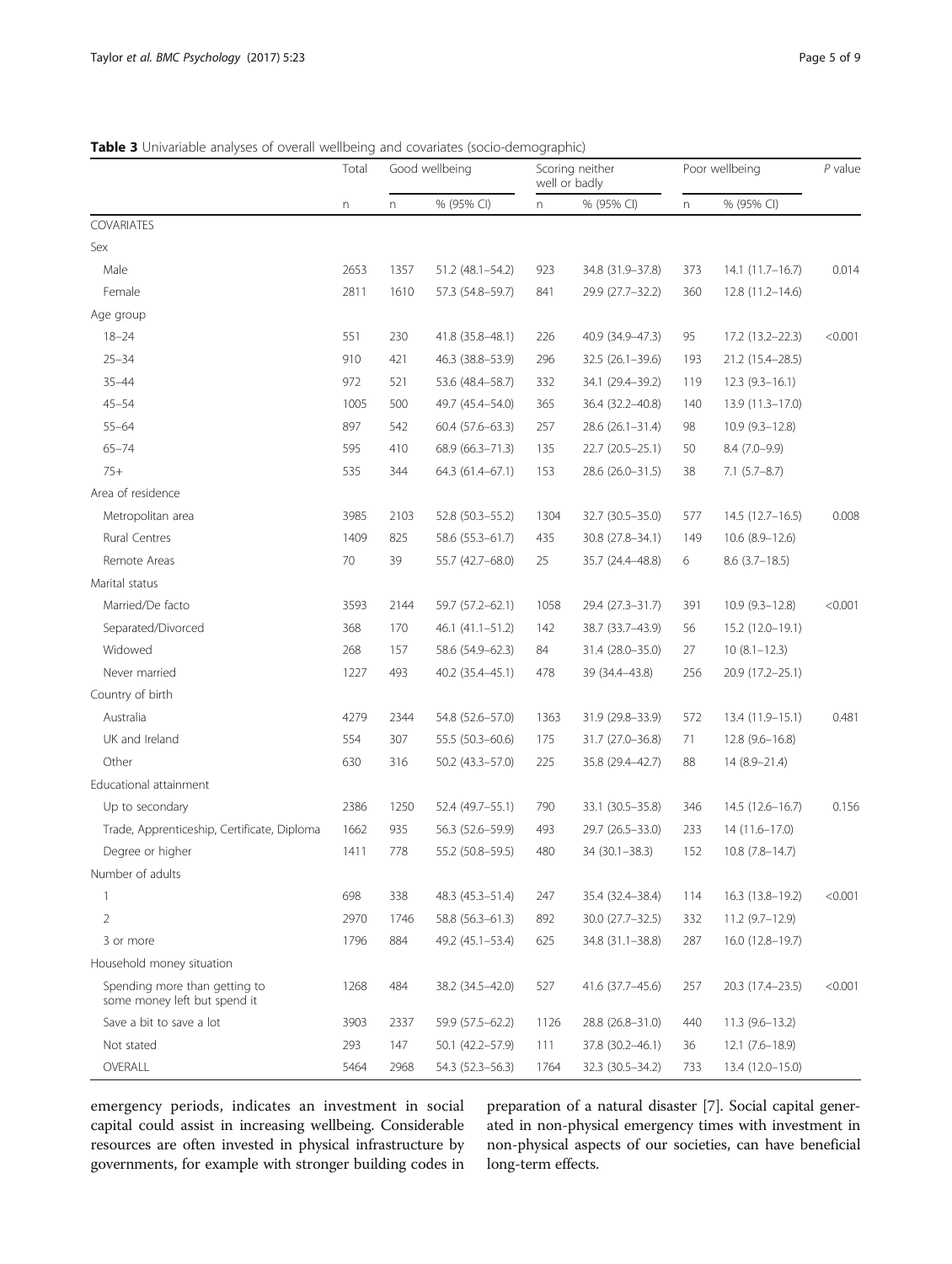<span id="page-5-0"></span>**Table 4** Univariable analyses of overall wellbeing and covariates (health-related variables)

|                                               | Total | Good wellbeing |                  | Scoring neither well or badly |                    | Poor wellbeing |                    | $P$ value |
|-----------------------------------------------|-------|----------------|------------------|-------------------------------|--------------------|----------------|--------------------|-----------|
|                                               | n     | n              | % (95% CI)       | n                             | % (95% CI)         | n              | % (95% CI)         |           |
| <b>COVARIATES</b>                             |       |                |                  |                               |                    |                |                    |           |
| CHRONIC CONDITIONS                            |       |                |                  |                               |                    |                |                    |           |
| Current asthma                                | 762   | 347            | 45.5 (40.3-50.9) | 255                           | 33.5 (28.6-38.9)   | 160            | 20.9 (16.3-26.5)   | < 0.001   |
| Arthritis                                     | 1147  | 610            | 53.2 (50.1-56.2) | 376                           | 32.8 (29.9-35.8)   | 161            | 14.0 (11.8-16.6)   | 0.763     |
| Osteoporosis                                  | 238   | 133            | 55.8 (50.3-61.2) | 66                            | 27.8 (23.6-32.5)   | 39             | 16.3 (12.2-21.5)   | 0.163     |
| <b>Diabetes</b>                               | 443   | 225            | 50.7 (45.3-56.1) | 143                           | 32.3 (27.5 - 37.5) | 75             | 17.0 (12.7-22.4)   | 0.180     |
| <b>CVD</b>                                    | 393   | 207            | 52.6 (47.6-57.5) | 124                           | 31.5 (27.5-35.8)   | 63             | 15.9 (11.3-21.9)   | 0.443     |
| <b>RISK FACTORS</b>                           |       |                |                  |                               |                    |                |                    |           |
| Sufficient physical activity                  |       |                |                  |                               |                    |                |                    |           |
| No activity                                   | 1036  | 530            | 51.2 (47.3-55.0) | 361                           | 34.9 (31.2-38.7)   | 144            | 13.9 (11.2-17.1)   | 0.005     |
| Activity but not sufficient                   | 1619  | 810            | 50.0 (46.7-53.3) | 561                           | 34.7 (31.5-38.0)   | 248            | 15.3 (12.9-18.1)   |           |
| Sufficient activity                           | 2700  | 1567           | 58.0 (54.9-61.1) | 813                           | 30.1 (27.4-33.0)   | 320            | $11.8(9.8 - 14.3)$ |           |
| BMI                                           |       |                |                  |                               |                    |                |                    |           |
| Underweight                                   | 90    | 38             | 41.9 (30.3-54.4) | 36                            | 39.7 (27.6-53.2)   | 17             | 18.4 (10.5-30.2)   | 0.285     |
| Normal                                        | 2019  | 1085           | 53.8 (50.3-57.2) | 645                           | 32 (28.8-35.3)     | 288            | 14.3 (11.6-17.4)   |           |
| Overweight                                    | 1744  | 1000           | 57.3 (54.0-60.6) | 535                           | 30.7 (27.7-33.8)   | 209            | $12.0(9.8-14.6)$   |           |
| Obese                                         | 1300  | 687            | 52.9 (48.9-56.8) | 442                           | 34.0 (30.3-37.9)   | 171            | 13.2 (10.8-16.0)   |           |
| Current smoker                                | 752   | 313            | 41.6 (35.9-47.5) | 263                           | 34.9 (29.5-40.9)   | 176            | 23.5 (17.9-30.0)   | < 0.001   |
| Alcohol related risk of harm                  |       |                |                  |                               |                    |                |                    |           |
| Lifetime risk of alcohol-related harm         | 1901  | 926            | 48.7 (44.9-52.6) | 685                           | 36.0 (32.4-39.8)   | 290            | 15.3 (12.4-18.7)   | < 0.001   |
| Risk of alcohol-related injury                | 736   | 334            | 45.4 (39.5-51.4) | 291                           | 39.5 (33.6-45.8)   | 111            | 15.1 (11.4-19.8)   | 0.008     |
| Sufficient consumption of fruit and vegetable |       |                |                  |                               |                    |                |                    |           |
| Neither sufficient                            | 2870  | 1448           | 50.4 (47.6-53.3) | 996                           | 34.7 (32.0-37.4)   | 427            | 14.9 (12.8-17.3)   | < 0.001   |
| Either suff fruit or veg                      | 2222  | 1299           | 58.4 (55.5-61.4) | 649                           | 29.2 (26.6-32.0)   | 274            | 12.3 (10.4-14.7)   |           |
| Both suff fruit and veg                       | 369   | 219            | 59.3 (52.8-65.5) | 119                           | 32.2 (26.3-38.8)   | 31             | $8.5(5.7-12.4)$    |           |
| OVERALL                                       | 5464  | 2968           | 54.3 (52.3-56.3) | 1764                          | 32.3 (30.5-34.2)   | 733            | 13.4 (12.0-15.0)   |           |

Somewhat surprising in our analysis was the lack of meaningful associations between the chronic diseases examined (except for current asthma) and the levels of wellbeing. Previous research has reported associations between positive wellbeing and a range of health outcomes including cardiovascular health [[28\]](#page-8-0). A call for research into the association between wellbeing and risk factors is somewhat answered in this analysis with strong associations reported although our analysis was limited to only four risk factors [\[28](#page-8-0)]. Also called for, and not addressed in our research, is the role of positive health factors [\[28\]](#page-8-0).

The strong relationship between social capital and wellbeing is not surprising given both are related to individuals and communities, each are seen as a resource or an asset for the other, both have similar pathways and relationships, both have similar confounding factors including socio-economic status, both can be invested in, both are open to development and both are measurable. Negative critiques of wellbeing often cite the one dimensional focus on the individual associated with resilience policy approaches [\[29\]](#page-8-0). The broadness of what is associated under the social capital mantel complements this limiting factor. As such, possible policy interventions such as strengthening social infrastructure and community resilience should also be implemented to assist in the desired increases of wellbeing in the community.

The weaknesses associated with the study include the cross-sectional nature of the data collection such that no cause and effect can be implicated. The mode of data collection, telephone, could also be a weakness with socially desirable responses possible, and low response rates resulting in bias estimates. In addition, contention still exists in terms of the lack of conceptual clarity of social capital [\[7\]](#page-7-0) and the correct objective and subjective way to measure social capital in the population [\[1](#page-7-0), [4, 11,](#page-7-0) [30](#page-8-0)]. A further weakness of our study is the limitation of the measuring of social capital to four questions. We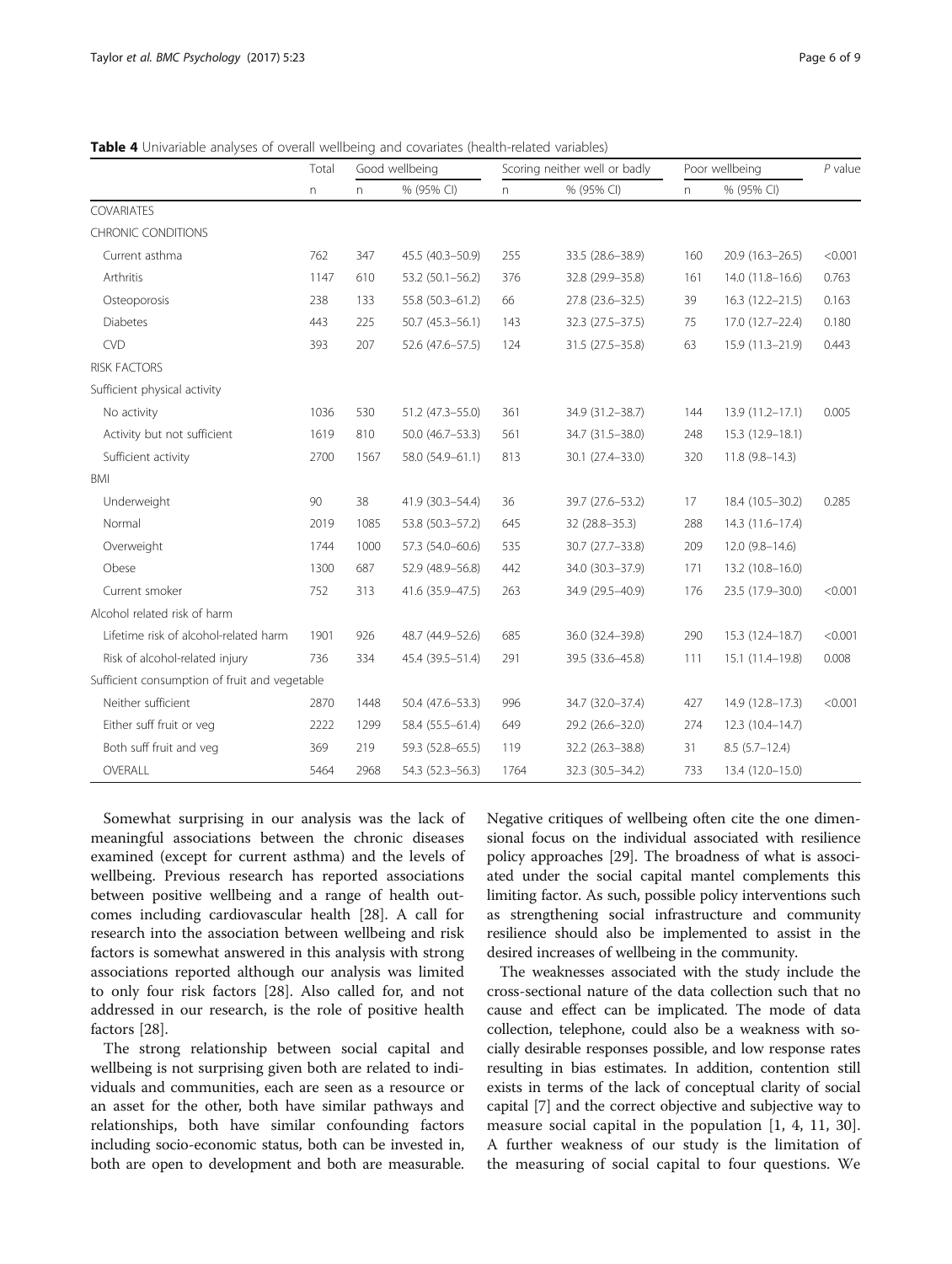|                                                  | Unadjusted          |           | Model 1             |           | Model 2             |           |
|--------------------------------------------------|---------------------|-----------|---------------------|-----------|---------------------|-----------|
|                                                  | OR (95% CI)         | $P$ value | OR (95% CI)         | $P$ value | OR (95% CI)         | $P$ value |
| Feeling that neighbourhood is a safe place       |                     |           |                     |           |                     |           |
| Good wellbeing (reference)                       | 1.00                |           | 1.00                |           | 1.00                |           |
| Scoring neither well or badly                    |                     |           |                     |           |                     |           |
| Yes (feel safe place)                            | 1.00                |           | 1.00                |           | 1.00                |           |
| No, don't know, not sure                         | $2.51(1.73 - 3.64)$ | < 0.001   | 2.46 (1.70-3.56)    | < 0.001   | 2.12 (1.46-3.09)    | < 0.001   |
| Poor wellbeing                                   |                     |           |                     |           |                     |           |
| Yes (feel safe place)                            | 1.00                |           | 1.00                |           | 1.00                |           |
| No, don't know, not sure                         | $3.41(2.23 - 5.22)$ | < 0.001   | 3.11 (2.00-4.83)    | < 0.001   | 2.54 (1.69-3.83)    | < 0.001   |
| Neighbourhood people generally trust one another |                     |           |                     |           |                     |           |
| Good wellbeing (reference)                       | 1.00                |           | 1.00                |           | 1.00                |           |
| Scoring neither well or badly                    |                     |           |                     |           |                     |           |
| Yes (trust one another)                          | 1.00                |           | 1.00                |           | 1.00                |           |
| No, don't know, not sure                         | 1.73 (1.39-2.14)    | < 0.001   | $1.69(1.36 - 2.10)$ | < 0.001   | 1.52 (1.22-1.90)    | < 0.001   |
| Poor wellbeing                                   |                     |           |                     |           |                     |           |
| Yes (trust one another)                          | 1.00                |           | 1.00                |           | 1.00                |           |
| No, don't know, not sure                         | 2.45 (1.79-3.34)    | < 0.001   | 2.35 (1.73-3.18)    | < 0.001   | $2.00(1.45 - 2.76)$ | < 0.001   |
| Feeling safe in own home                         |                     |           |                     |           |                     |           |
| Good wellbeing (reference)                       | 1.00                |           | 1.00                |           | 1.00                |           |
| Scoring neither well or badly                    |                     |           |                     |           |                     |           |
| All of the time (feel safe)                      | 1.00                |           | 1.00                |           | 1.00                |           |
| Most, some or none of the time                   | 2.11 (1.71-2.59)    | < 0.001   | $2.15(1.75 - 2.65)$ | < 0.001   | 2.10 (1.71-2.59)    | < 0.001   |
| Poor wellbeing                                   |                     |           |                     |           |                     |           |
| All of the time (feel safe)                      | 1.00                |           | 1.00                |           | 1.00                |           |
| Most, some or none of the time                   | 2.47 (1.86-3.28)    | < 0.001   | 2.47 (1.86-3.29)    | < 0.001   | 2.37 (1.76-3.19)    | < 0.001   |
| Control over decisions affect life               |                     |           |                     |           |                     |           |
| Good wellbeing (reference)                       | 1.00                |           | 1.00                |           | 1.00                |           |
| Scoring neither well or badly                    |                     |           |                     |           |                     |           |
| Agree (have control over decisions)              | 1.00                |           | 1.00                |           | 1.00                |           |
| Neutral                                          | 2.30 (1.17-4.51)    | 0.016     | 2.39 (1.21-4.72)    | 0.012     | 2.12 (1.06-4.23)    | 0.034     |
| Disagree                                         | 3.76 (2.16-6.54)    | < 0.001   | 3.71 (2.12-6.49)    | < 0.001   | 3.26 (1.86-5.72)    | < 0.001   |
| Poor wellbeing                                   |                     |           |                     |           |                     |           |
| Agree (have control over decisions)              | 1.00                |           | 1.00                |           | 1.00                |           |
| Neutral                                          | 4.22 (2.02-8.81)    | < 0.001   | 4.74 (2.28-9.86)    | < 0.001   | 4.12 (1.99-8.51)    | < 0.001   |
| Disagree                                         | 11.58 (6.41-20.93)  | < 0.001   | 11.78 (6.69-20.76)  | < 0.001   | 9.81 (5.64-17.06)   | < 0.001   |

<span id="page-6-0"></span>**Table 5** Multinomial logistic regressions of overall wellbeing by social capital indicators

OR – odds ratio; CI – confidence interval

Model 1: adjusted by sex and age

Model 2: adjusted by sex, age and other socio-demographic and socio-economic indicators (country of birth, area of residence, educational attainment, marital status, money situation, number of adults)

acknowledge that our measure of social capital is a broad brush approach and not specifically encompassing the different types of social capital such as bonding, bridging and linking [\[4](#page-7-0), [10](#page-7-0)]. We also acknowledge that our wellbeing questions are somewhat limited in scope, limited by the time on the telephone, and that well-developed wellbeingrelated questionnaires exist [\[31](#page-8-0)–[33](#page-8-0)].

Notwithstanding, the strengths of this study include the large sample size, the representative population and the value of adding, as called for by others, broad population research in the positive psychology and wellbeing arenas [[14](#page-7-0), [33\]](#page-8-0). Also a strength is the use of an extensive list of confounders in the multivariable analyses. As highlighted by Harphan et al. [\[9](#page-7-0)], the desired confounders that should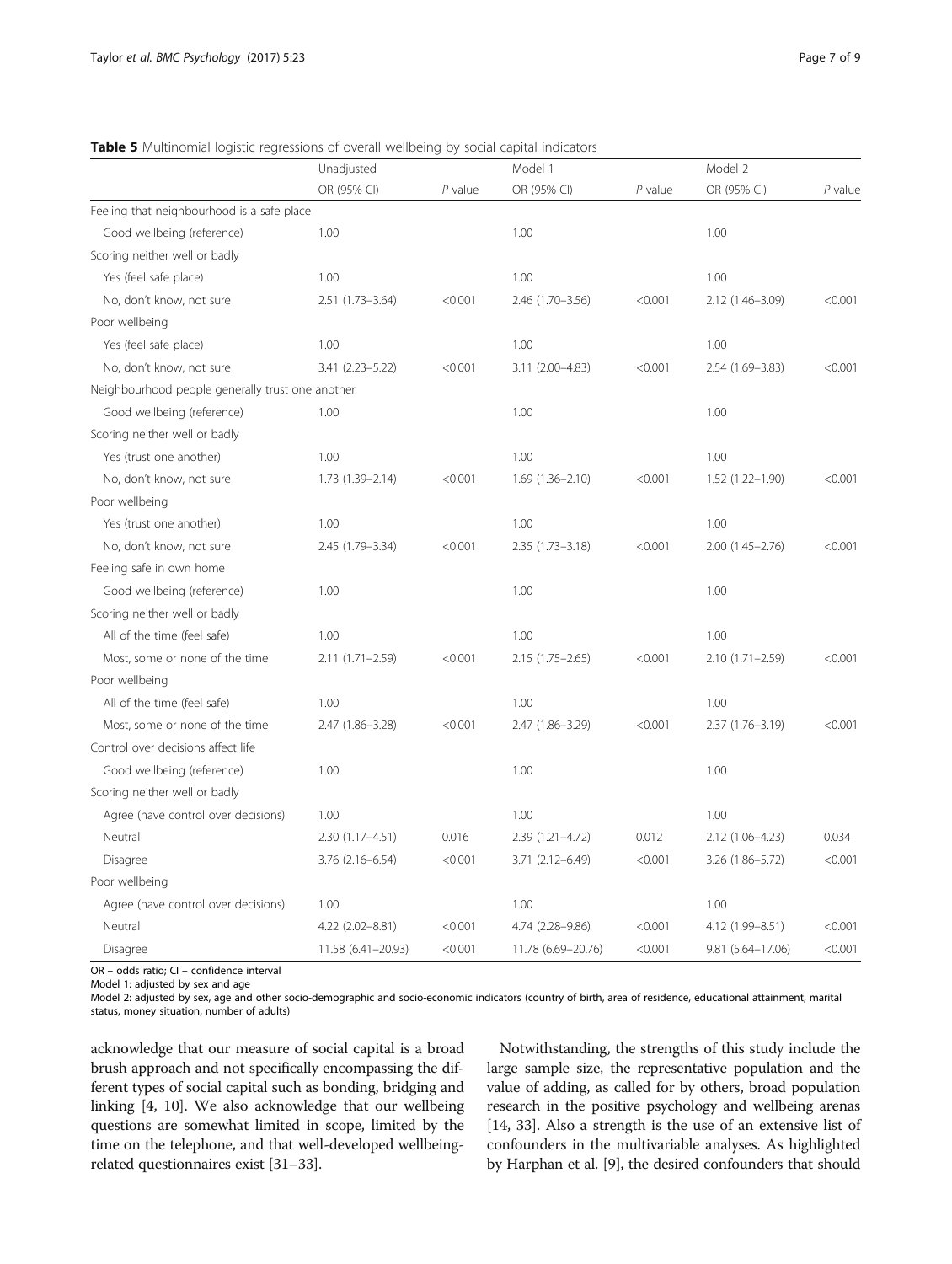<span id="page-7-0"></span>be incorporated into any social capital analysis include socio-economic status, education, gender and number of people per household all of which we have adjusted for in our analysis. The use of an on-going surveillance system as the collection mode, with consistent use of questions and methods, will allow for population groups to be monitored over time and evaluations to be assessed within the population and priority groups.

### Conclusion

This research has highlighted the relationship between wellbeing, resilience and social capital showing how inter-related they are, how important the associations are and highlighting areas for possible increased policy focus. As argued by Bernier and Meinzen-Dick [16], this relationship has been underexplored. The positive wellbeing attributes of individuals and their relationship to others in their community are important considerations. The work being undertaken in South Australia to improve individual and community wellbeing will continue to be evaluated so that the value of prevention rather that treatment can be assessed.

#### Acknowledgments

SAMSS is owned by Department for Health and Ageing, South Australia, Australia. All collected source data are maintained and managed by Population Research and Outcome Studies, The University of Adelaide. The opinions expressed in this work are those of the authors and may not represent the position or policy of SA Department for Health and Ageing.

#### Funding

No specific funding was obtained for this work.

#### Availability of data and materials

Data available on request from author.

#### Authors' contributions

AWT: Major contribution to the design of the study, acquisition of the data, interpretation of data; and drafting the manuscript. GK: Made contribution to concept and design of study, interpretation of data and reviewed and edited the draft manuscript. EDG: Made contribution to concept and design of study, acquisition of data, analysis and interpretation of data, and reviewed and edited the draft manuscript. DK: Made contribution to concept and design of study, interpretation of data and reviewed and edited the draft manuscript. TM: Made contribution to concept and design of study, acquisition of data, analysis and interpretation of data, and reviewed and edited the draft manuscript. NH: Made contribution to concept and design of study, interpretation of data, and reviewed and edited the draft manuscript. KJB: Made contribution to concept and design of study, acquisition of data, analysis and interpretation of data, and reviewed and edited the draft manuscript. JL: Made contribution to concept and design of study, interpretation of data and reviewed and edited the draft manuscript. All authors: Gave final approval of the version to be published and agreed to be accountable for all aspects of the work in ensuring that questions related to the accuracy or integrity of any part of the work are appropriately investigated and resolved.

#### Ethics approval and consent to participate

Ethics clearance was gained from the South Australian Department of Health and Ageing Human Research Ethics Committee (436.02.2014). All procedures performed in studies involving human participants were in accordance with the ethical standards of the institutional and/or national research committee and with the 1964 Helsinki declaration and its later amendments or comparable ethical standards. Informed consent was obtained from all individual participants included in the studies.

#### Consent for publication

Not applicable.

#### Competing interests

All authors declare that they have no competing interest.

#### Publisher's Note

Springer Nature remains neutral with regard to jurisdictional claims in published maps and institutional affiliations.

#### Author details

<sup>1</sup> Population Research & Outcome Studies, Discipline of Medicine, The University of Adelaide, Adelaide, South Australia, Australia. <sup>2</sup>Wellbeing and Resilience Centre, South Australian Health and Medical Research Institute (SAHMRI), Adelaide, Australia. <sup>3</sup>What Works Centre for Wellbeing, London, UK.<br><sup>4</sup>COLlpiversity, Appleton Institute, School of Human, Health & Social Sciences <sup>4</sup>CQUniversity, Appleton Institute, School of Human, Health & Social Sciences, Wayville, South Australia, Australia.

#### Received: 10 January 2017 Accepted: 22 June 2017 Published online: 03 July 2017

#### References

- 1. Berry HL, Welsh JA. Social capital and health in Australia: an overview from the household, income and labour dynamics in Australia survey. Soc Sci Med. 2010;70:588–96. doi:[10.1016/j.socscimed.2009.0112](http://dx.doi.org/10.1016/j.socscimed.2009.0112).
- 2. Bolier B, Haverman M, Westerhof GJ, Riper H, Smit F, Bohlmeijer E. Positive psychology interventions: a meta-analysis of randomized controlled studies. BMC Public Health. 2013;13:119. doi:[10.1186/1471-2458-13-119](http://dx.doi.org/10.1186/1471-2458-13-119).
- 3. Mitchell J, Vella-Brodrick D, Klein B. Positive psychology and the internet: a mental health opportunity. Electronic Journal of Applied Psychology. 2010; 6(2):30–41.
- 4. Almedon AM. Social capital and mental health: an interdisciplinary review of primary evidence. Soc Sci Med. 2005;61:943–64. doi:[10.1016/j.socscimed.](http://dx.doi.org/10.1016/j.socscimed.2004.12.025) [2004.12.025.](http://dx.doi.org/10.1016/j.socscimed.2004.12.025)
- 5. Bonanno GA, Westphal M, Mancini AD. Resilience to loss and potential trauma. Annu Rev Clin Psychol. 2011;7:511–35. doi[:10.1146/annurev-clinpsy-](http://dx.doi.org/10.1146/annurev-clinpsy-032210-104526)[032210-104526.](http://dx.doi.org/10.1146/annurev-clinpsy-032210-104526)
- 6. Cornum R, Matthews MD, Seligman ME. Comprehensive soldier fitness: building resilience in a challenging institutional context. Am Psychol. 2011; 66(1):4.
- 7. Aldrich DP, Meyer MA. Social capital and community resilience. Am Behav Sci. 2015;59(2):254–69. doi[:10.1177/0002764214550299.](http://dx.doi.org/10.1177/0002764214550299)
- 8. Seligman ME. Building the state of wellbeing: a strategy for South Australia. Adelaide: Government of South Australia; 2013.
- 9. Harphan T, Grant E, Thomas E. Measuring social capital within health surveys: key issues. Health Policy & Planning. 2002;17(1):106–11.
- 10. Poortinga W, Suffolk C. (2011). Community resilience and wellbeing in Wales: A secondary analysis of the 2007 and 2009 citizenship survey. Cardiff University. Downloaded from ???
- 11. Szreter S, Woolcock M. Health by association? Social capital, social theory and the political economy of public health. Int J Epidemiol. 2003;33:1–18. doi[:10.1093/ije/dyh013.](http://dx.doi.org/10.1093/ije/dyh013)
- 12. Australian Bureau of Statistics (ABS). (2002). Social capital and social wellbeing. Discussion Paper. Commonwealth of Australia. Downloaded from [http://www.abs.gov.au/websitedbs/D3110122.NSF/6ead87599a9a3b0bca256](http://www.abs.gov.au/websitedbs/D3110122.NSF/6ead87599a9a3b0bca256eaf00836eb9/150bcb152250ddcfca256c220080ba47!OpenDocument) [eaf00836eb9/150bcb152250ddcfca256c220080ba47!OpenDocument](http://www.abs.gov.au/websitedbs/D3110122.NSF/6ead87599a9a3b0bca256eaf00836eb9/150bcb152250ddcfca256c220080ba47!OpenDocument)
- 13. Taylor A, Dal GE. Chronic disease and risk factor surveillance using the SA Monitoring and surveillance system (SAMSS) - history, results and future challenges. Public Health Bull South Aust. 2008;5(3):17–21. Retrieved from [http://pandora.nla.gov.au/pan/87601/20090417-1005/www.dh.sa.gov.au/](http://pandora.nla.gov.au/pan/87601/20090417-1005/www.dh.sa.gov.au/pehs/publications/0811-%20PHB-Epidem-Public-Health.pdf) [pehs/publications/0811- PHB-Epidem-Public-Health.pdf.](http://pandora.nla.gov.au/pan/87601/20090417-1005/www.dh.sa.gov.au/pehs/publications/0811-%20PHB-Epidem-Public-Health.pdf)
- 14. Kobau R, Seligman ME, Peterson C, Diener E, Zack MM, Chapman D, Thompson W. Mental health promotion in public health: perspectives and strategies from positive psychology. Am J Public Health. 2011;101(8):e1–9. doi[:10.2105/AJPH.2010.83.](http://dx.doi.org/10.2105/AJPH.2010.83)
- 15. Seligman ME, Park N, Steen TA. A balanced psychology and a full life. Philosophical Transactions of the Royal Society London. 2004;359:1379–81. doi[:10.1098/rstb.2004.1513.](http://dx.doi.org/10.1098/rstb.2004.1513)
- 16. Bernier Q, Meinzen-Dick R. Resilience and social capital. International Food Policy Research Institute: Conference paper – Building resilience for food; 2014. Downloaded from [www.ifpri.org/publication/resilience-and-social-capital](http://www.ifpri.org/publication/resilience-and-social-capital).